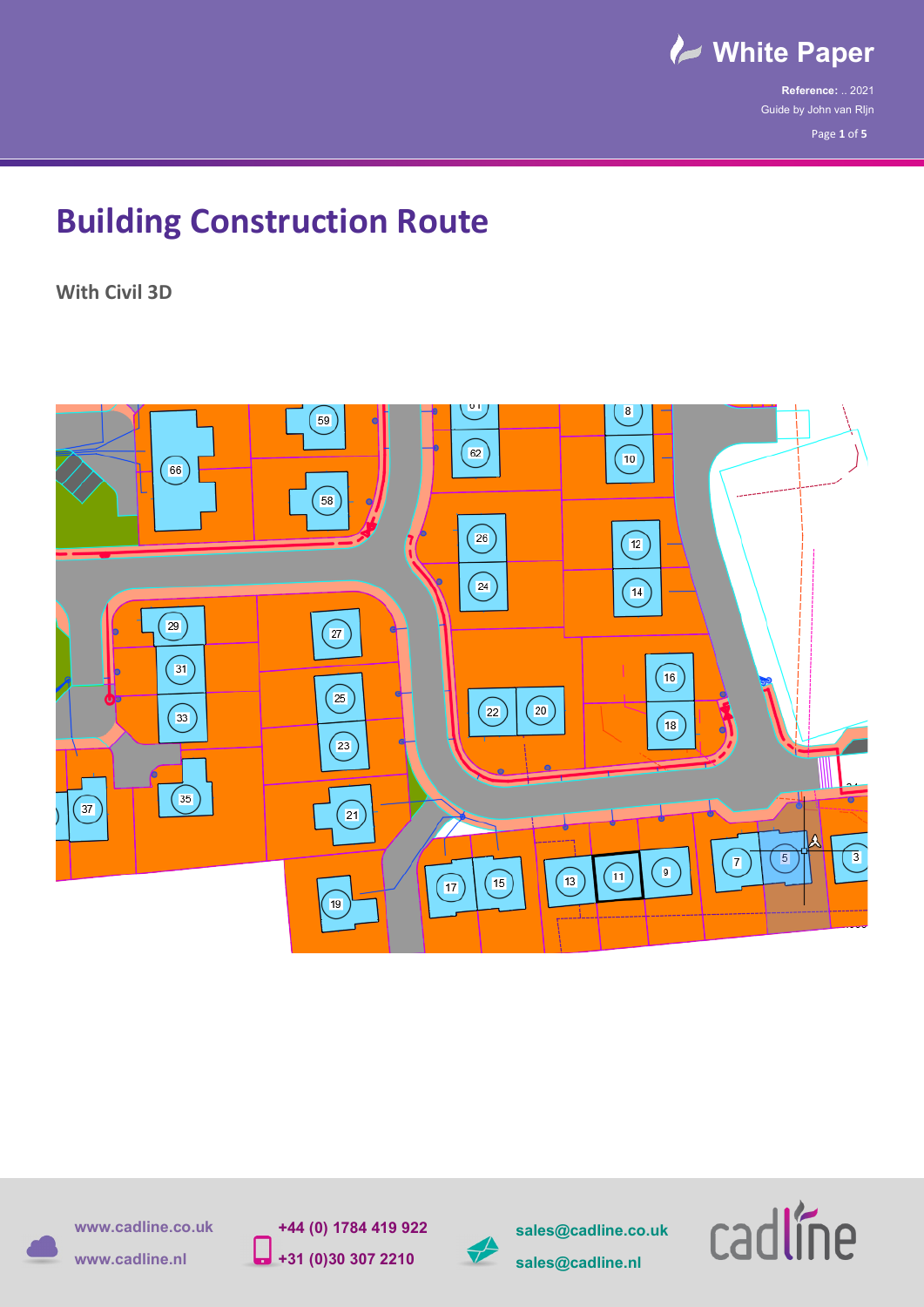

**Reference:** .. 2021 Guide by John van RIjn Page **2** of **5**

## **1. Workflow Building Construction Route**

When you want to create a route for your building plan in Civil 3D you can use the following tool.

This tool we use is a part of "Parcel".

**St** Parcel

To define the routing, we need to use Parcel. In this example we will convert polyline to Parcel. We use the tool "create Parcel from objects", which can be found under Parcel.



The method we have used requires the following steps, before going through the steps the objects must be present in the model first.

Select the command "create parcel from objects" ( AeccCreateParcelFromObjects)

Select the objects which are to be converted to Parcel.



**sales@cadline.co.uk**

**sales@cadline.nl** 

**www.cadline.co.uk**

**www.cadline.nl**

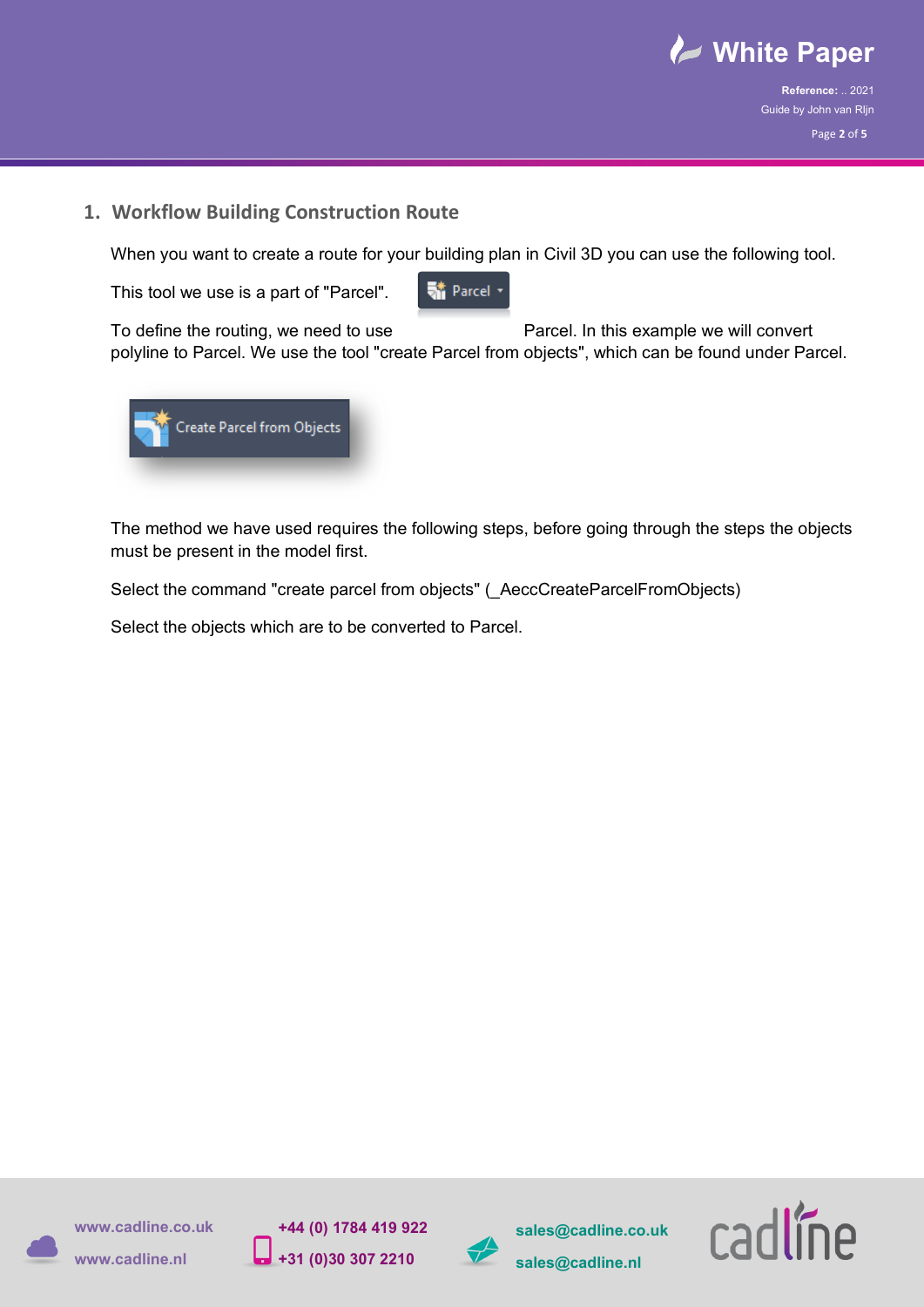

**Reference:** .. 2021 Guide by John van RIjn Page **3** of **5**

| C Create Parcels - From objects  |    |              | $\times$                                                                                                                                                                                                                                                                                                                                                                                     |
|----------------------------------|----|--------------|----------------------------------------------------------------------------------------------------------------------------------------------------------------------------------------------------------------------------------------------------------------------------------------------------------------------------------------------------------------------------------------------|
| Site:                            |    |              |                                                                                                                                                                                                                                                                                                                                                                                              |
| <b>Housing</b>                   |    |              | $ \uparrow $ $\downarrow$<br>$\checkmark$                                                                                                                                                                                                                                                                                                                                                    |
| Parcel style:                    |    |              |                                                                                                                                                                                                                                                                                                                                                                                              |
| Housing                          |    | $\checkmark$ | $20 -$<br>⊿তি                                                                                                                                                                                                                                                                                                                                                                                |
| Layers                           |    |              |                                                                                                                                                                                                                                                                                                                                                                                              |
| Parcel layer:                    |    |              |                                                                                                                                                                                                                                                                                                                                                                                              |
| C-Zz_50_60-M_Plots               |    |              | D)                                                                                                                                                                                                                                                                                                                                                                                           |
| Parcel segment layer:            |    |              |                                                                                                                                                                                                                                                                                                                                                                                              |
| C-Zz 20 10 45-T Labels           |    |              | 들                                                                                                                                                                                                                                                                                                                                                                                            |
| Label styles                     |    |              |                                                                                                                                                                                                                                                                                                                                                                                              |
| Area label style:                |    |              |                                                                                                                                                                                                                                                                                                                                                                                              |
| Number Only                      |    |              | $\frac{1}{2} \frac{1}{2} \frac{1}{2} \frac{1}{2} \frac{1}{2} \frac{1}{2} \frac{1}{2} \frac{1}{2} \frac{1}{2} \frac{1}{2} \frac{1}{2} \frac{1}{2} \frac{1}{2} \frac{1}{2} \frac{1}{2} \frac{1}{2} \frac{1}{2} \frac{1}{2} \frac{1}{2} \frac{1}{2} \frac{1}{2} \frac{1}{2} \frac{1}{2} \frac{1}{2} \frac{1}{2} \frac{1}{2} \frac{1}{2} \frac{1}{2} \frac{1}{2} \frac{1}{2} \frac{1}{2} \frac{$ |
| Line segment label style:        |    |              |                                                                                                                                                                                                                                                                                                                                                                                              |
| No Label                         |    |              | $\vee$ $\bullet$ $\bullet$ $\bullet$                                                                                                                                                                                                                                                                                                                                                         |
| Curve segment label style:       |    |              |                                                                                                                                                                                                                                                                                                                                                                                              |
| No Label                         |    |              | $\vee$ $\phi$ $\neq$ $\phi$                                                                                                                                                                                                                                                                                                                                                                  |
| Automatically add segment labels |    |              |                                                                                                                                                                                                                                                                                                                                                                                              |
| Erase existing entities          |    |              |                                                                                                                                                                                                                                                                                                                                                                                              |
|                                  |    |              |                                                                                                                                                                                                                                                                                                                                                                                              |
|                                  | OK | Cancel       | Help                                                                                                                                                                                                                                                                                                                                                                                         |
|                                  |    |              |                                                                                                                                                                                                                                                                                                                                                                                              |
|                                  |    |              |                                                                                                                                                                                                                                                                                                                                                                                              |



With this wizard, I define how and where the objects should be styled, and also whether these objects should be placed in a separate Site, in relation to possible grading, Feature Lines, etc.

In my situation I have applied the following styles and site:

After the confirmation, this is my output. You can see that the creation of "Parcel" is completely random.

Now to define the correct order of the build flow, you need to select one object. This activates the Parcel ribbon, which allows me to select

**www.cadline.co.uk**







**sales@cadline.co.uk sales@cadline.nl** 

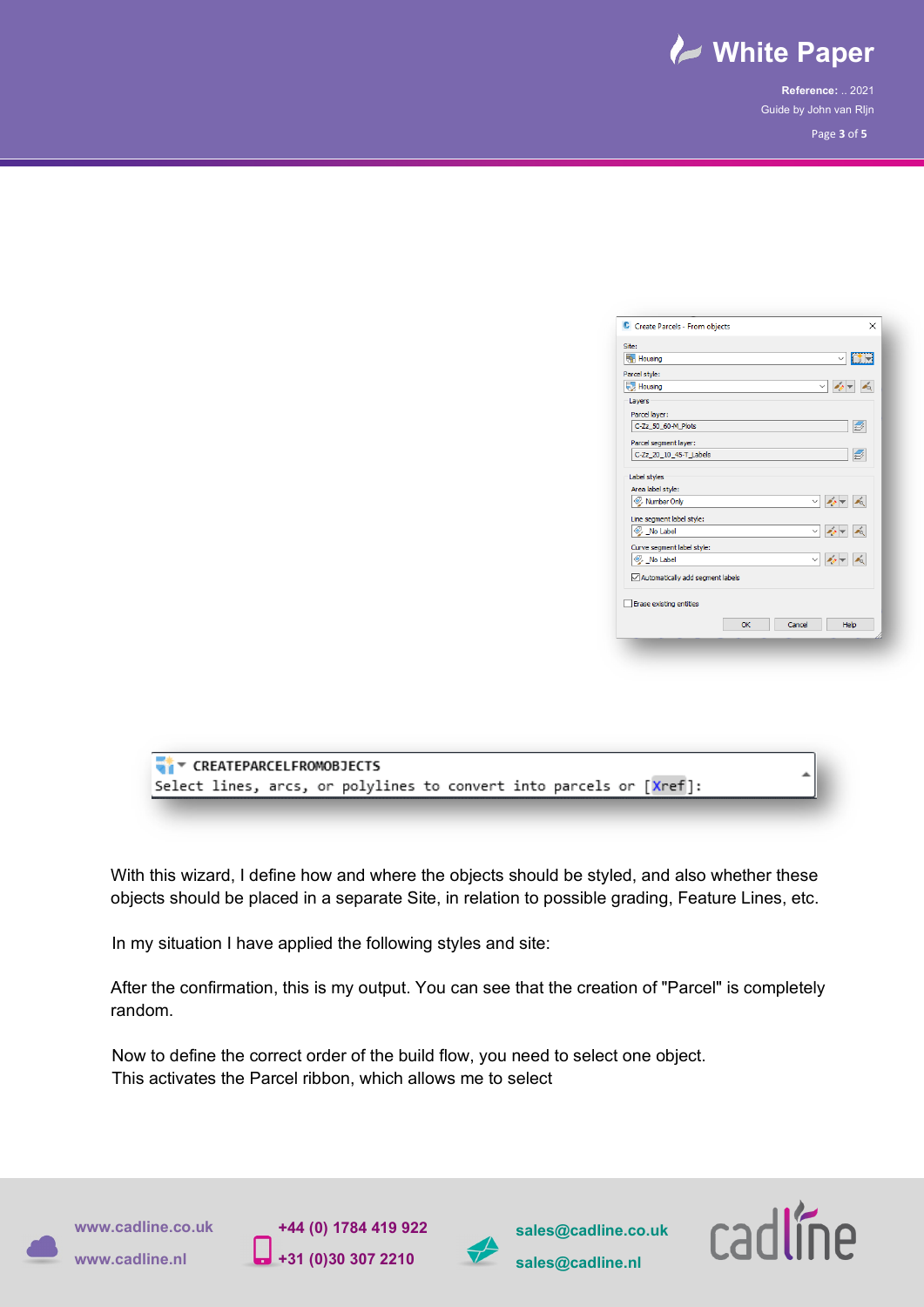

**Reference:** .. 2021 Guide by John van RIjn Page **4** of **5**

<sup>(1)</sup> Renumber/Rename



**sales@cadline.co.uk sales@cadline.nl** 



**+44 (0) 1784 419 922 +31 (0)30 307 2210**

**www.cadline.co.uk**



**www.cadline.nl**